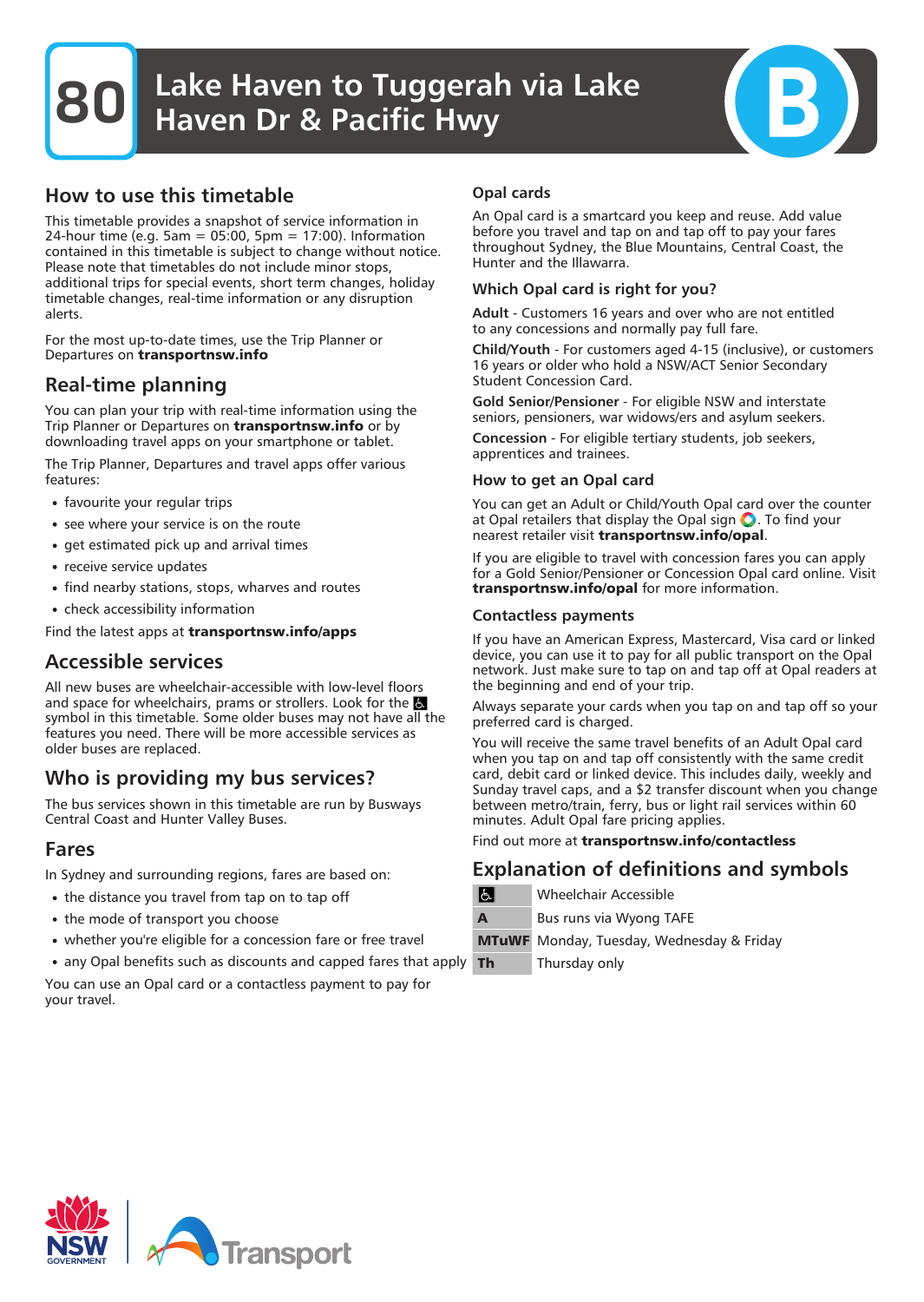## **80** Lake Haven to Tuggerah via Lake Haven Dr & Pacific Hwy



| <b>Valid from: 14 Oct 2019</b>                    |                          |                | <b>Creation date: 16 April 2020</b><br>NOTE: Information is correct on date of download. |                          |                            |                          |                         |                |             |  |
|---------------------------------------------------|--------------------------|----------------|------------------------------------------------------------------------------------------|--------------------------|----------------------------|--------------------------|-------------------------|----------------|-------------|--|
| <b>Monday to Friday</b><br> E                     |                          |                | $\sqrt{2}$                                                                               | a                        | E                          | E                        | $\boxed{6}$             | E              | $\boxed{6}$ |  |
| Lake Haven Shopping Centre, Lake Haven            | 05:38                    | 06:08          | 06:38                                                                                    | 07:20                    | 07:53                      | 08:07                    | 08:50                   | 09:10          | 10:10       |  |
| Walker Ave opp Walker Park, Kanwal                | 05:42                    | 06:12          | 06:42                                                                                    | 07:24                    | 07:58                      | 08:12                    | 08:55                   | 09:15          | 10:15       |  |
| Pacific Hwy opp Wyong Hospital, Kanwal            | 05:45                    | 06:15          | 06:45                                                                                    | 07:28                    | 08:03                      | 08:17                    | 09:00                   | 09:20          | 10:20       |  |
| Pacific Hwy before Figtree Bvd, Wadalba           | 05:47                    | 06:17          | 06:47                                                                                    | 07:30                    | 08:05                      | 08:19                    | 09:02                   | 09:22          | 10:22       |  |
| <b>Wyong Station</b>                              | 05:56                    | 06:26          | 06:56                                                                                    | 07:40                    |                            | 08:16 A08:30             | 09:13                   | 09:33          | 10:33       |  |
| St Peters Catholic College, Lower Car Park, Mardi |                          | $\overline{a}$ | $\overline{\phantom{a}}$                                                                 | $\overline{\phantom{m}}$ | 08:22                      | $\overline{\phantom{0}}$ |                         |                |             |  |
| Westfield Tuggerah                                | L,                       |                | $\qquad \qquad -$                                                                        | 07:47                    | 08:28                      | $\overline{\phantom{0}}$ | 09:20                   | 09:40          | 10:40       |  |
| <b>Monday to Friday</b>                           | 区                        | $\Delta$       | $\boxed{d}$                                                                              | $\overline{f}$           |                            |                          | $\overline{\mathbb{P}}$ | $\overline{6}$ |             |  |
| <b>Day Restrictions</b>                           |                          |                |                                                                                          |                          | <b>MTuWF</b>               | <b>Th</b>                |                         |                |             |  |
| Lake Haven Shopping Centre, Lake Haven            | 11:10                    | 12:10          | 13:10                                                                                    | 14:09                    | 14:38                      | 14:40                    | 15:22                   | 15:51          | 16:19       |  |
| Gorokan High School, Goobarabah Ave, Lake         |                          |                |                                                                                          |                          | 14:40                      |                          |                         |                |             |  |
| Haven                                             |                          |                |                                                                                          |                          |                            |                          |                         |                |             |  |
| Walker Ave opp Walker Park, Kanwal                | 11:15                    | 12:15          | 13:15                                                                                    | 14:14                    | 14:46                      | 14:46                    | 15:27                   | 15:56          | 16:24       |  |
| Pacific Hwy opp Wyong Hospital, Kanwal            | 11:20                    | 12:20          | 13:20                                                                                    | 14:19                    | 14:51                      | 14:51                    | 15:32                   | 16:00          | 16:28       |  |
| Pacific Hwy before Figtree Bvd, Wadalba           | 11:22                    | 12:22          | 13:22                                                                                    | 14:21                    | 14:53                      | 14:53                    | 15:34                   | 16:02          | 16:30       |  |
| <b>Wyong Station</b>                              | 11:33                    | 12:33          | 13:33                                                                                    | 14:33                    | 15:05                      | 15:05                    | 15:46                   | 16:12          | 16:40       |  |
| Westfield Tuggerah                                | 11:40                    | 12:40          | 13:40                                                                                    | 14:40                    | 15:12                      | 15:12                    | 15:53                   | 16:20          | 16:48       |  |
| <b>Monday to Friday</b>                           | $\overline{6}$           | $\overline{d}$ | $\overline{6}$                                                                           | $\overline{b}$           | $\vert \overline{L} \vert$ |                          |                         |                |             |  |
| Lake Haven Shopping Centre, Lake Haven            | 16:49                    | 17:40          | 18:05                                                                                    | 18:40                    | 19:05                      |                          |                         |                |             |  |
| Walker Ave opp Walker Park, Kanwal                | 16:54                    | 17:45          | 18:10                                                                                    | 18:45                    | 19:10                      |                          |                         |                |             |  |
| Pacific Hwy opp Wyong Hospital, Kanwal            | 16:58                    | 17:49          | 18:14                                                                                    | 18:49                    | 19:14                      |                          |                         |                |             |  |
| Pacific Hwy before Figtree Bvd, Wadalba           | 17:00                    | 17:51          | 18:16                                                                                    | 18:51                    | 19:16                      |                          |                         |                |             |  |
| <b>Wyong Station</b>                              | 17:10                    | 18:00          | 18:25                                                                                    | 19:00                    | 19:25                      |                          |                         |                |             |  |
| Westfield Tuggerah                                | 17:18                    | 18:07          | 18:32                                                                                    | 19:07                    | 19:32                      |                          |                         |                |             |  |
| E <br>Saturday                                    |                          | E              | E                                                                                        | E                        | E                          | a                        | $ \mathbf{P} $          | E              | E           |  |
| Lake Haven Shopping Centre, Lake Haven            | 08:21                    | 09:19          | 10:19                                                                                    | 11:19                    | 12:19                      | 13:19                    | 14:19                   | 15:19          | 16:19       |  |
| Walker Ave opp Walker Park, Kanwal                | 08:26                    | 09:24          | 10:24                                                                                    | 11:24                    | 12:24                      | 13:24                    | 14:24                   | 15:24          | 16:24       |  |
| Pacific Hwy opp Wyong Hospital, Kanwal            | 08:31                    | 09:29          | 10:29                                                                                    | 11:29                    | 12:29                      | 13:29                    | 14:29                   | 15:29          | 16:29       |  |
| Pacific Hwy before Figtree Bvd, Wadalba           | 08:33                    | 09:31          | 10:31                                                                                    | 11:31                    | 12:31                      | 13:31                    | 14:31                   | 15:31          | 16:31       |  |
| <b>Wyong Station</b>                              | 08:44                    | 09:42          | 10:42                                                                                    | 11:42                    | 12:42                      | 13:42                    | 14:42                   | 15:42          | 16:42       |  |
| Westfield Tuggerah                                | 08:51                    | 09:49          | 10:49                                                                                    | 11:49                    | 12:49                      | 13:49                    | 14:49                   | 15:49          | 16:49       |  |
| Saturday                                          | $\vert \mathbf{L} \vert$ |                |                                                                                          |                          |                            |                          |                         |                |             |  |
| Lake Haven Shopping Centre, Lake Haven            | 17:19                    |                |                                                                                          |                          |                            |                          |                         |                |             |  |
| Walker Ave opp Walker Park, Kanwal                | 17:24                    |                |                                                                                          |                          |                            |                          |                         |                |             |  |
| Pacific Hwy opp Wyong Hospital, Kanwal            | 17:29                    |                |                                                                                          |                          |                            |                          |                         |                |             |  |
| Pacific Hwy before Figtree Bvd, Wadalba           | 17:31                    |                |                                                                                          |                          |                            |                          |                         |                |             |  |
| <b>Wyong Station</b>                              | 17:42                    |                |                                                                                          |                          |                            |                          |                         |                |             |  |
| Westfield Tuggerah                                | 17:49                    |                |                                                                                          |                          |                            |                          |                         |                |             |  |
| <b>Sunday &amp; Public Holidays</b>               | E                        | e              | E                                                                                        | a                        | $ \mathbf{F} $             |                          |                         |                |             |  |
| Lake Haven Shopping Centre, Lake Haven            | 08:02                    | 09:22          | 11:22                                                                                    | 14:22                    | 16:22                      |                          |                         |                |             |  |
| Walker Ave opp Walker Park, Kanwal                | 08:07                    | 09:27          | 11:27                                                                                    | 14:27                    | 16:27                      |                          |                         |                |             |  |
| Pacific Hwy opp Wyong Hospital, Kanwal            | 08:10                    | 09:30          | 11:30                                                                                    | 14:30                    | 16:30                      |                          |                         |                |             |  |
| Pacific Hwy before Figtree Bvd, Wadalba           | 08:12                    | 09:32          | 11:32                                                                                    | 14:32                    | 16:32                      |                          |                         |                |             |  |
| <b>Wyong Station</b>                              | 08:22                    | 09:42          | 11:42                                                                                    | 14:42                    | 16:42                      |                          |                         |                |             |  |
| Westfield Tuggerah                                |                          |                | 08:30 09:50 11:50                                                                        | 14:50                    | 16:50                      |                          |                         |                |             |  |